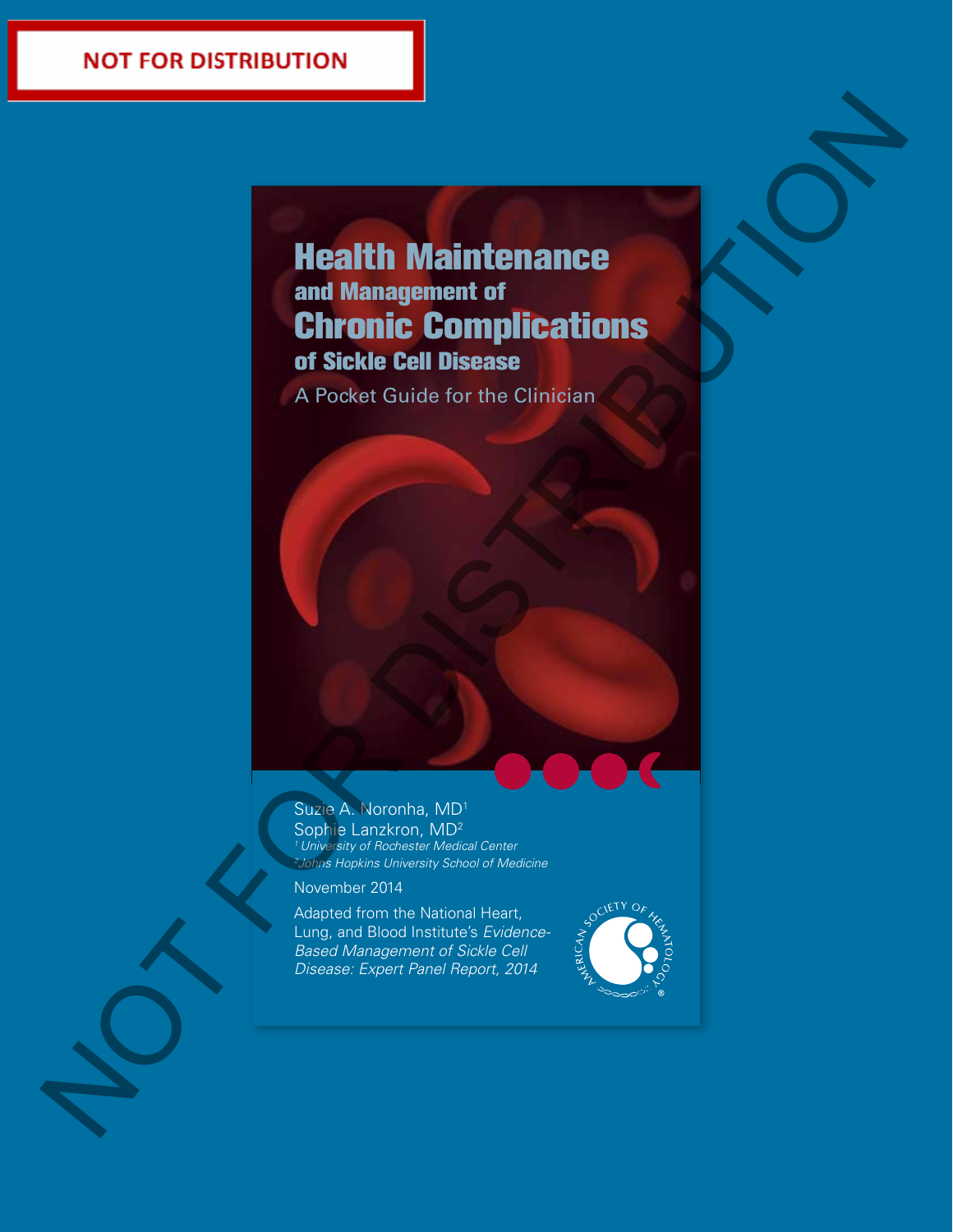# $\blacksquare$

# **Screening and Follow-Up for Common Complications of Sickle Cell Disease (SCD)**

| <b>Complication</b>             | <b>Screening</b>                                                                                                                                                                                                                                                                                                        | <b>Follow-Up</b>                                                                                                                                                                                                                                                                                                                                                                                                                                                                               |
|---------------------------------|-------------------------------------------------------------------------------------------------------------------------------------------------------------------------------------------------------------------------------------------------------------------------------------------------------------------------|------------------------------------------------------------------------------------------------------------------------------------------------------------------------------------------------------------------------------------------------------------------------------------------------------------------------------------------------------------------------------------------------------------------------------------------------------------------------------------------------|
| Avascular necrosis<br>(AVN)     | See Pain, below. The hip joint is the most common site of<br>AVN. About 40-80% of cases of AVN of the hips are bilateral.<br>AVN can develop in children as young as 5 years of age.                                                                                                                                    | In individuals with intermittent or chronic hip pain, evaluate for AVN by<br>history, physical exam, radiography, and MRI as needed (Strong recom-<br>mendation, low-quality evidence). Treat with analgesics and consult<br>physical therapy and orthopedics for assessment and follow-up (Strong<br>recommendation, high-quality evidence). For advanced AVN, refer to<br>an orthopedic surgeon and SCD specialist for evaluation and possible hip<br>arthroplasty (Consensus-Expert Panel). |
| Leg ulcers                      | Inspect the lower extremities during physical examina-<br>tion for active or healed ulcers, record their number, and<br>measure their depth (Weak recommendation, low-quality<br>evidence).<br>Trauma, infection, and severe anemia are associated with<br>ulcer formation. Leg ulcers may be seen starting at age 10.  | Treat with initial standard therapy (ie, debridement, wet to dry dress-<br>ings, and topical agents) (Moderate recommendation, low-quality<br>evidence).<br>In individuals with chronic recalcitrant deep leg ulcers, evaluate for osteo-<br>myelitis (Moderate recommendation, low-quality evidence).<br>Consult or refer to a wound care specialist or multidisciplinary wound team<br>for persistent or recalcitrant leg ulcers (Consensus-Expert Panel).                                   |
| Hypertension                    | Screen for hypertension (Consensus-Adapted <sup>1,2</sup> ).                                                                                                                                                                                                                                                            | Treat to lower systolic blood pressure to ≤140 and diastolic blood pressure<br>≤90 (Consensus-Adapted <sup>1</sup> ). For children, see NHLBI guidelines. <sup>2</sup>                                                                                                                                                                                                                                                                                                                         |
| Ophthalmologic<br>complications | Beginning at age 10, refer to an ophthalmologist for a dilated<br>eye examination to evaluate for retinopathy (Strong recom-<br>mendation, low-quality evidence).                                                                                                                                                       | If examination is normal, re-screen at 1-2 year intervals (Consensus-Ex-<br>pert Panel).<br>If retinopathy is suspected, refer to a retinal specialist (Consensus-Ex-<br>pert Panel).                                                                                                                                                                                                                                                                                                          |
| Pain                            | Pain is considered chronic if it lasts >3 months.                                                                                                                                                                                                                                                                       | Goals                                                                                                                                                                                                                                                                                                                                                                                                                                                                                          |
|                                 | Types of SCD-associated chronic pain include the following:<br>• Chronic pain of unclear etiology                                                                                                                                                                                                                       | For pain from an acute complication, see the ASH companion pocket guide<br>'Management of Acute Complications of Sickle Cell Disease."<br>When managing chronic pain, goals are to restore function and improve                                                                                                                                                                                                                                                                                |
|                                 | • Chronic pain in a specific tissue or organ, such as<br>AVN of the hips or leg ulcers                                                                                                                                                                                                                                  | quality of life while minimizing risk of abuse, misuse, or diversion of<br>opioids.                                                                                                                                                                                                                                                                                                                                                                                                            |
|                                 | • Chronic neuropathic pain<br>• "Breakthrough" pain                                                                                                                                                                                                                                                                     | <b>Treatment Options</b>                                                                                                                                                                                                                                                                                                                                                                                                                                                                       |
|                                 | Determine the cause and type of SCD-related chronic pain.<br>This includes chronic pain with objective signs such as avas-<br>cular necrosis (AVN) and leg ulcers, and chronic pain without<br>objective signs due to neuroplasticity of the peripheral or<br>central nervous system (Consensus-Adapted <sup>3</sup> ). | Treatment options include NSAIDs, opioids, antidepressants, and<br>anticonvulsant medications. Nonpharmacological approaches include<br>psychological intervention, occupational therapy, behavioral and cognitive<br>interventions, acupuncture, mild to moderate exercise if tolerable, and<br>aqua therapy. Low-quality evidence supports massage, muscle relaxation<br>therapy, and self-hypnosis.                                                                                         |
|                                 | Assess for pain annually or more often as needed (Consen-<br>sus-Adapted <sup>3</sup> ).<br>Assessment should include a numerical rating of severity,                                                                                                                                                                   | Chronic pain is often associated with other conditions that enhance chro-<br>nicity, including depression, anxiety, and dependence on pain medications.<br>As needed, refer for evaluation by a mental health professional.                                                                                                                                                                                                                                                                    |
|                                 | factors that precipitate or relieve the pain, including biopsy-<br>chosocial factors, and the effect of the pain on the patient's                                                                                                                                                                                       | Long-Term Use of Opioids                                                                                                                                                                                                                                                                                                                                                                                                                                                                       |
|                                 | mood, activity, employment, quality of life, and vital signs<br>(Consensus-Adapted <sup>3</sup> ).                                                                                                                                                                                                                      | Use long- and short-acting opioids to manage chronic pain not relieved by<br>nonopioids (Consensus-Adapted <sup>3</sup> ).                                                                                                                                                                                                                                                                                                                                                                     |
|                                 | Assess for other types of non-SCD related chronic pain<br>including postoperative pain, pain due to trauma, pain due to<br>therapy, iatrogenic pain, and pain due to comorbid conditions<br>(Consensus-Adapted <sup>3</sup> ).                                                                                          | Partner with the patient to develop a written, individualized treatment plan<br>that includes risks, benefits, and side effects of treatment; patient rights<br>and responsibilities; and type, amount, and route of administration of the<br>opioid, including random drug urine testing (Consensus-Adapted <sup>3</sup> ).                                                                                                                                                                   |
|                                 |                                                                                                                                                                                                                                                                                                                         | Let the patient's response guide treatment. Believe the patient's report of<br>pain (Consensus-Adapted <sup>3</sup> ).                                                                                                                                                                                                                                                                                                                                                                         |
|                                 |                                                                                                                                                                                                                                                                                                                         | Appoint one clinician to write the biweekly to monthly prescriptions for<br>long-term opioids. Evaluate the patient in person every 2-3 months (Con-<br>sensus-Adapted <sup>3</sup> ).                                                                                                                                                                                                                                                                                                         |
|                                 |                                                                                                                                                                                                                                                                                                                         | Encourage the patient to increase fluid intake, maintain dietary fiber<br>intake, and use stool softeners and bowel stimulant laxatives as needed<br>(Consensus-Adapted <sup>3</sup> ).                                                                                                                                                                                                                                                                                                        |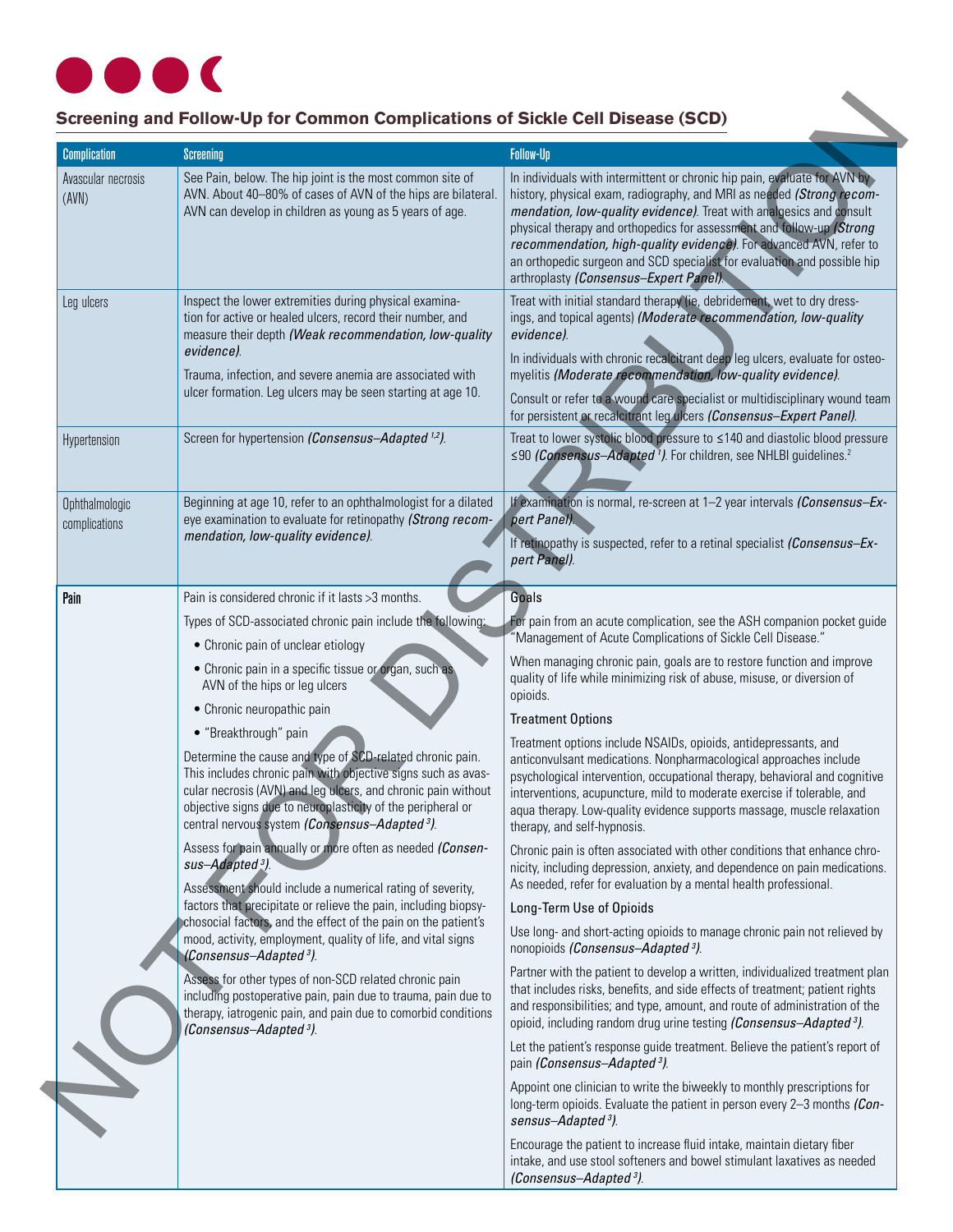

# **Screening and Follow-Up for Common Complications of Sickle Cell Disease (SCD), cont'd**

| <b>Complication</b>          | <b>Screening</b>                                                                                                                                                                                                                                                                                                                                                         | <b>Follow-Up</b>                                                                                                                                                                                                                                                                                                                              |
|------------------------------|--------------------------------------------------------------------------------------------------------------------------------------------------------------------------------------------------------------------------------------------------------------------------------------------------------------------------------------------------------------------------|-----------------------------------------------------------------------------------------------------------------------------------------------------------------------------------------------------------------------------------------------------------------------------------------------------------------------------------------------|
| Pulmonary complica-<br>tions | Assess for signs and symptoms of respiratory problems (such<br>as asthma, chronic obstructive pulmonary disease, restrictive<br>lung disease, or obstructive sleep apnea) by history and<br>physical examination (Consensus-Expert Panel).                                                                                                                               | If signs or symptoms are present, further assess including with pulmonary<br>function tests (Consensus-Expert Panel).<br>In individuals with symptoms or signs suggestive of pulmonary<br>hypertension (eg, dyspnea on exertion, lower extremity edema), refer<br>for echocardiography (Strong recommendation, moderate-quality<br>evidence). |
|                              |                                                                                                                                                                                                                                                                                                                                                                          | If tricuspid regurgitant velocity is elevated ≥2.5 m/sec by echocardiogra-<br>phy, consult a provider with expertise in pulmonary hypertension to guide<br>further assessment and management, including right heart catheterization<br>and consideration of pulmonary hypertension therapy (Consensus-Expert<br>Panel).                       |
| Renal complications          | Beginning at age 10, screen annually for microalbuminuria<br>and proteinuria with spot urine to estimate protein/creatinine<br>ratio (Consensus-Expert Panel).                                                                                                                                                                                                           | If microalbuminuria or macroalbuminuria is identified, order a 24-hour urine<br>test for protein (Consensus-Expert Panel).<br>Refer to or consult a nephrologist.                                                                                                                                                                             |
|                              | Hyposthenuria, or inability to concentrate urine, is common,<br>resulting in increased risk of dehydration and enuresis.                                                                                                                                                                                                                                                 | • Adults or children with proteinuria (>300 mg/24 hours) (Strong<br>recommendation, low-quality evidence)                                                                                                                                                                                                                                     |
|                              | Between 4 and 18% of people with SCD will develop chronic<br>kidney disease (CKD). Early identification is important. Signifi-<br>cant impairment may be masked because of hypersecreted<br>creatinine. Once the serum creatinine rises, it often reflects<br>significant renal dysfunction.<br>Microalbuminuria is most often the first manifestation of CKD<br>in SCD. | • Children with microalbuminuria (Consensus-Expert Panel)<br>• Adults or children with modest elevations of serum creatinine (0.7 mg/<br>dL children, >1.0 mg/dL adults) (Consensus-Expert Panel)                                                                                                                                             |
|                              |                                                                                                                                                                                                                                                                                                                                                                          | Initiate ACE inhibitor therapy for adults with either microalbuminuria<br>(Moderate recommendation, moderate-quality evidence) or<br>proteinuria (Moderate recommendation, low-quality evidence)                                                                                                                                              |
|                              |                                                                                                                                                                                                                                                                                                                                                                          | without other apparent causes.<br>Use ACE inhibitor therapy even in the presence of normal blood pressure<br>(Moderate recommendation, low-quality evidence).                                                                                                                                                                                 |
|                              |                                                                                                                                                                                                                                                                                                                                                                          | Use renal replacement therapy (eg, hemodialysis, peritoneal dialysis, and<br>renal transplantation) as needed (Strong recommendation, low-quality<br>evidence).                                                                                                                                                                               |
| Stroke                       | In children with sickle cell anemia, screen annually with<br>transcranial doppler (TCD) according to methods employed in<br>the STOP studies, beginning at age 2 and continuing until at<br>least age 16 (Strong recommendation, moderate-quality                                                                                                                        | In children with conditional (170-199 cm/sec) or elevated (>200 cm/sec)<br>TCD results, refer to a specialist with expertise in chronic transfusion<br>therapy aimed at preventing stroke (Strong recommendation, high-<br>quality evidence).                                                                                                 |
|                              | evidence).                                                                                                                                                                                                                                                                                                                                                               | In children and adults who have had a stroke, initiate a program of monthly<br>simple or exchange transfusions (Moderate recommendation, low-<br>quality evidence). If a transfusion program is not possible to implement,<br>initiate hydroxyurea therapy (Moderate recommendation, low-quality<br>evidence).                                |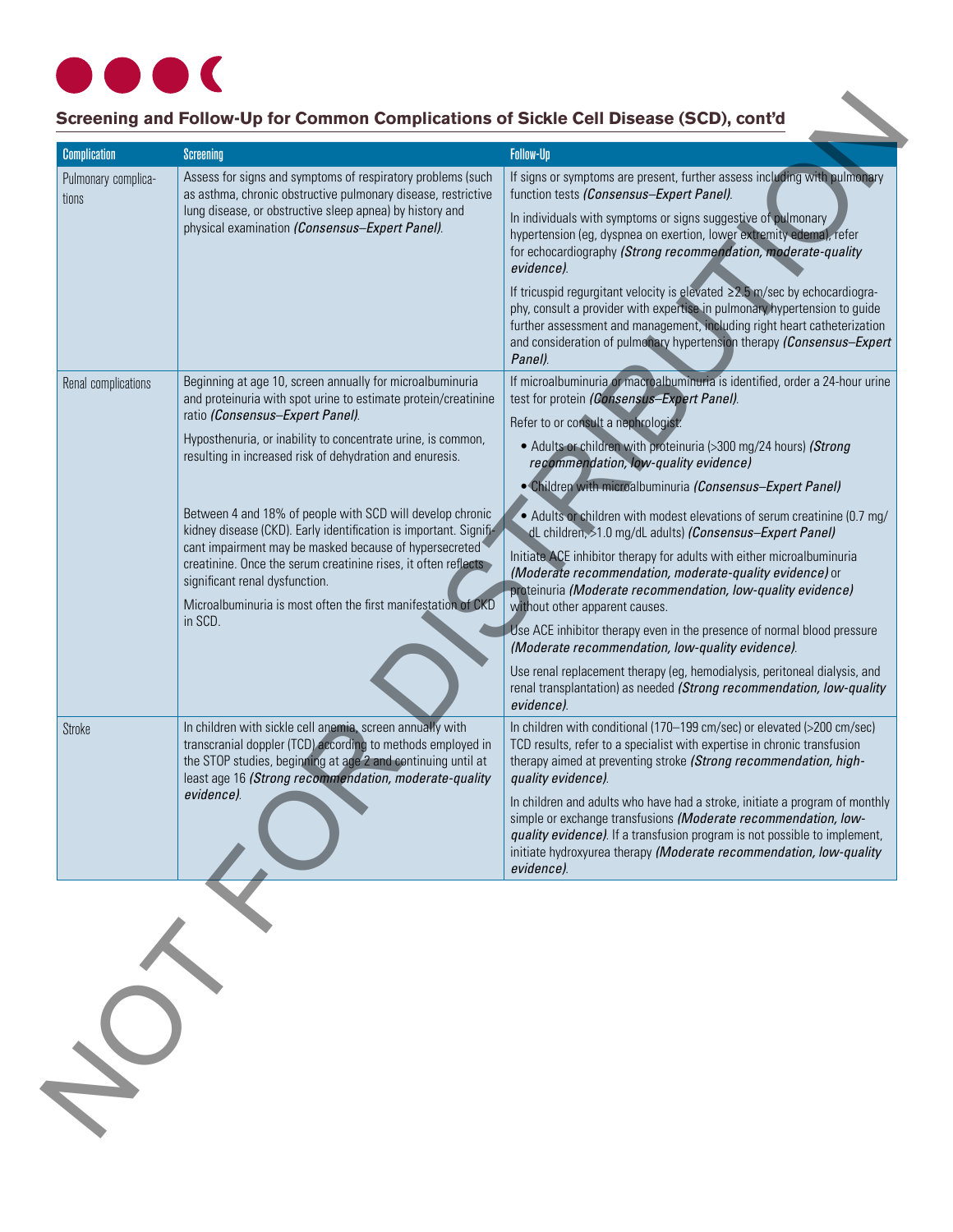

#### **Care Coordination**

#### **Preventive Services**

#### **Prevention of Infection**

#### **Reproductive Health**

#### **Counseling**

#### **Contraception**

## **Disease Definition**

# **Rating System and Implications of Recommendations**

| <b>Health Maintenance</b>                                                                                                                                                                                                                                                                                                                                                                                                                                                                                                                  | <b>Contraception</b>                                                                                                                                                                                                                                                                                                                                                                                                                                                |  |
|--------------------------------------------------------------------------------------------------------------------------------------------------------------------------------------------------------------------------------------------------------------------------------------------------------------------------------------------------------------------------------------------------------------------------------------------------------------------------------------------------------------------------------------------|---------------------------------------------------------------------------------------------------------------------------------------------------------------------------------------------------------------------------------------------------------------------------------------------------------------------------------------------------------------------------------------------------------------------------------------------------------------------|--|
| <b>Care Coordination</b><br>Coordination of care throughout the lifespan, particularly<br>between primary care physicians and specialists, can improve                                                                                                                                                                                                                                                                                                                                                                                     | Progestin-only contraceptives (pills, injections, and implants),<br>levonorgestrel IUDs, and barrier methods have no restrictions<br>or concerns for use in women with SCD (Consensus-Adapted<br>4). Insufficient data are available on the risk of thrombosis with<br>combined hormonal contraceptives.                                                                                                                                                            |  |
| patients' health and well-being. To improve care coordination,<br>specialists should assess if a patient with SCD has a relationship<br>with a primary care physician and is receiving general health-care<br>maintenance.                                                                                                                                                                                                                                                                                                                 | If the benefits are considered to outweigh the risks (eg,<br>thrombosis), combined hormonal contraceptives (pills, patches,<br>and rings) may be used in women with SCD (Consensus-<br>Adapted <sup>4</sup> ).                                                                                                                                                                                                                                                      |  |
| <b>Preventive Services</b>                                                                                                                                                                                                                                                                                                                                                                                                                                                                                                                 | <b>Disease Definition</b>                                                                                                                                                                                                                                                                                                                                                                                                                                           |  |
| Newborns, children, adolescents, and adults with SCD should<br>receive general clinical preventive services, as recommended<br>by the U.S. Preventive Services Task Force. The most<br>up-to-date recommendations are available at<br>www.USPreventiveServicesTaskForce.org.                                                                                                                                                                                                                                                               | Sickle cell anemia (SCA) refers to the clinically similar disorders<br>HbSS or HbSß <sup>0</sup> -thalassemia. Sickle cell disease refers to all<br>disease genotypes, including SCA and compound heterozygous<br>disorders, such as HbSC, HbSB <sup>+-thalassemia, and other less</sup><br>common variants. The carrier state for hemoglobin S (HbAS or<br>sickle cell trait) is not a form of SCD.<br><b>Rating System and Implications</b><br>of Recommendations |  |
| <b>Prevention of Infection</b>                                                                                                                                                                                                                                                                                                                                                                                                                                                                                                             |                                                                                                                                                                                                                                                                                                                                                                                                                                                                     |  |
| Administer oral penicillin prophylaxis (125 mg for age <3 years<br>and 250 mg for age ≥3 years) twice daily until age 5 in all<br>children with sickle cell anemia (Strong recommendation,<br>moderate-quality evidence).                                                                                                                                                                                                                                                                                                                  |                                                                                                                                                                                                                                                                                                                                                                                                                                                                     |  |
| Assure that people of all ages with SCD have been vaccinated<br>against Streptococcus pneumoniae (Strong recommendation,<br>moderate-quality evidence).                                                                                                                                                                                                                                                                                                                                                                                    | As indicated in parentheses in this guide, evidence-based<br>recommendations from the NHLBI report are separately rated<br>according to the strength of the recommendation (strong,<br>moderate, or weak) and the quality of the supporting evidence                                                                                                                                                                                                                |  |
| All individuals with SCD should receive immunizations as                                                                                                                                                                                                                                                                                                                                                                                                                                                                                   | (high, moderate, low, or very low). These ratings are intended<br>to have the following implications (adapted from GRADE <sup>5</sup> ):                                                                                                                                                                                                                                                                                                                            |  |
| recommended by the Advisory Committee on Immunization<br>Practices (Consensus-Adapted).<br>See www.cdc.gov/vaccines/schedules.                                                                                                                                                                                                                                                                                                                                                                                                             | <b>High-quality evidence</b><br>$\leftarrow$<br>Low-quality evidence                                                                                                                                                                                                                                                                                                                                                                                                |  |
| Remind people with SCD, their families, and caregivers to seek<br>immediate medical attention whenever fever (temperature<br>>101.3°F or 38.5°C) occurs, due to the risk for severe bacterial<br>infections (Consensus-Expert Panel).                                                                                                                                                                                                                                                                                                      | Recommendation<br>Recommendation can apply to<br>Strang<br>most patients in most circum-<br>may change when<br>recommendation<br>higher quality evidence<br>stances.<br>becomes available.<br>ţ                                                                                                                                                                                                                                                                     |  |
| <b>Reproductive Health</b>                                                                                                                                                                                                                                                                                                                                                                                                                                                                                                                 | The best action may differ<br>Other alternatives may<br><b>Weak</b><br>depending on circumstances or<br>be equally reasonable.<br>recommendation<br>patient or societal values.                                                                                                                                                                                                                                                                                     |  |
| <b>Counseling</b>                                                                                                                                                                                                                                                                                                                                                                                                                                                                                                                          |                                                                                                                                                                                                                                                                                                                                                                                                                                                                     |  |
| SCD increases risks of adverse pregnancy outcomes. Encourage<br>each woman, man, and couple affected by SCD to have a<br>reproductive life plan (Consensus-Expert Panel). Refer for<br>reproductive counseling as needed.<br>If the partner of a man or woman with SCD has unknown SCD<br>or thalassemia status, refer the partner for hemoglobinopathy<br>screening (Consensus-Expert Panel). After testing, refer<br>couples who are at risk for having a potentially affected fetus for<br>genetic counseling (Consensus-Expert Panel). | Consensus statements represent opinion of the expert panel<br>that authored the NHLBI report. Wherever indicated, these<br>statements are based on minimal or no supporting evidence<br>or very indirect evidence (Consensus-Expert Panel) or were<br>adapted from existing guidelines (Consensus-Adapted).                                                                                                                                                         |  |
| Test women with SCD who have been transfused and are<br>anticipating pregnancy for red cell alloantibodies (Consensus-<br><b>Expert Panel).</b> If a woman has red cell alloantibodies, test her<br>partner for the corresponding red cell antigen(s) (Consensus-<br>Expert Panel).                                                                                                                                                                                                                                                        |                                                                                                                                                                                                                                                                                                                                                                                                                                                                     |  |
| If the partner tests positive for the corresponding red cell<br>antigen(s), counsel the woman and her partner about the risks of<br>hemolytic disease in the fetus and neonate, how it is monitored,<br>and how it is treated, or refer them to a maternal-fetal specialist<br>who can provide this education (Consensus-Expert Panel).                                                                                                                                                                                                    |                                                                                                                                                                                                                                                                                                                                                                                                                                                                     |  |
|                                                                                                                                                                                                                                                                                                                                                                                                                                                                                                                                            |                                                                                                                                                                                                                                                                                                                                                                                                                                                                     |  |